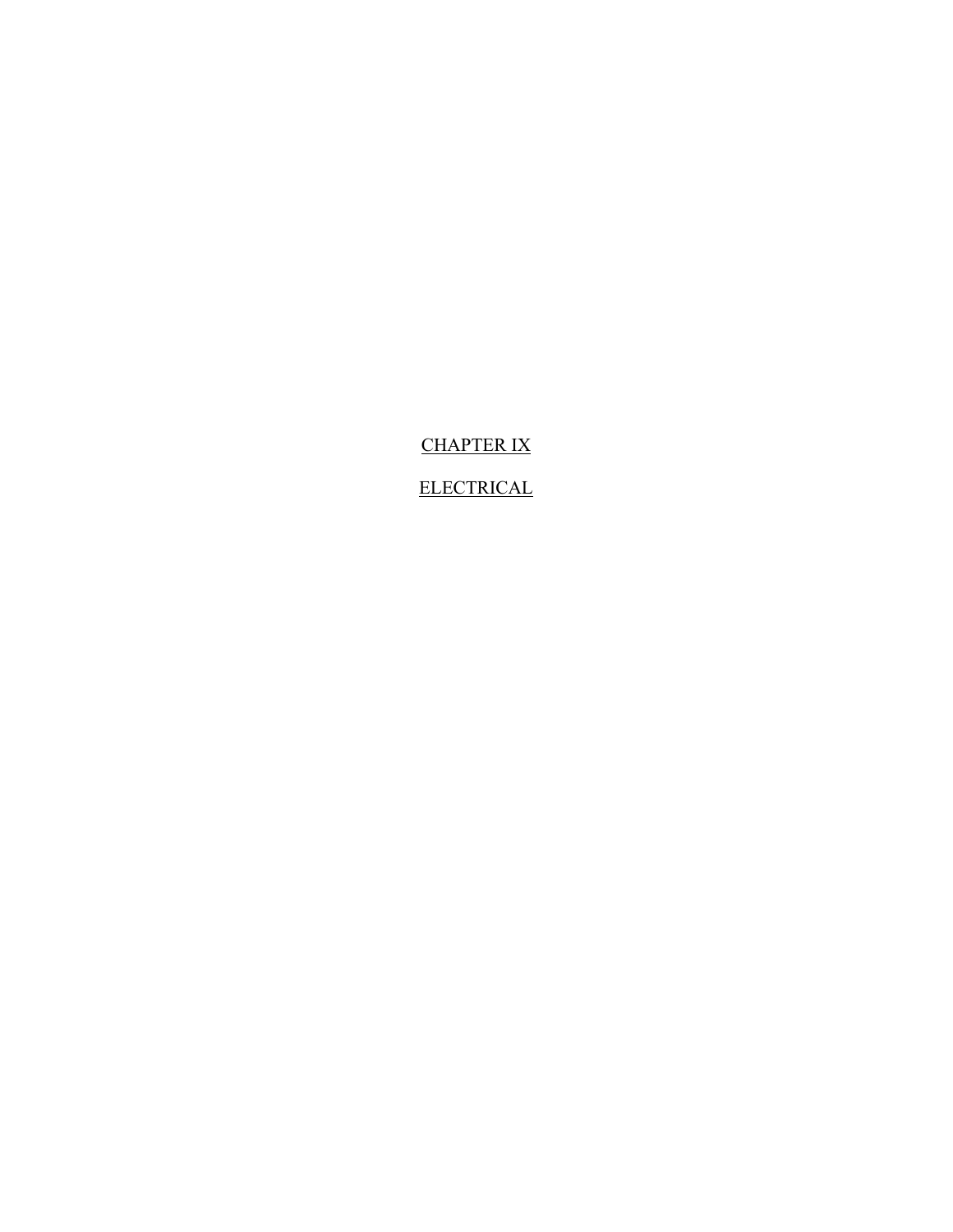### CHAPTER IX

### ELECTRICAL

#### A. GENERAL

The information contained in this section is designed to acquaint the plant operator with the basic electrical operation of the facility. Included are basic maintenance and trouble shooting guides; however, because of the complexity of the systems and the voltages involved. Any work done beyond routine maintenance and minor trouble-remedy procedure should be performed only by a qualified electrician experienced in this type of work.

The electrical service is 480 volts, 60 hertz, 3 phase run underground from a pad mounted transformer owned and maintained by the Utility Company. The main disconnect is a 1000 ampere circuit breaker in the main power distribution panel located in the building. This panel also houses the main disconnect for the emergency generator and necessary controls to energize the emergency generator upon failure of normal utility company power allowing the facility to remain in operation. The entire facility can be operated under emergency generator operations.

- 1. Basic Electric Maintenance Procedure
	- a. Motors

The life of an electric motor to a large extent depends upon the maintenance performed on the unit. The following list will provide some basic elements of maintenance:

> i. Lubricate regularly according to manufacturer's instructions. In poor environments, change oil once a month. Never over-lubricate; excess grease or oil gets into windings and deteriorates insulation.

> $i$   $\frac{\partial}{\partial x}$  On essential or heavily used motors, check bearings daily using stethoscope, thermometer or vibration analyzer. Check oil rings. Watch for excessive endplay.

iii. Check air gap between rotor and stator with feeler gages semiannually. Differences in readings indicate bearing wear. Take readings in four locations, 90 degrees apart, around perimeter of rotor.

iv. Check belt tension. Belt should have play of about 1 in. Check drive-to-load alignment.

v. Inspect brushes and commutator for excessive wear. Call service company to solve recurring problems of brush chatter, excessive brush wear or sparking, streaking or threading of the commutator. Check spring pressure of brush holders. Pressure should be about 2 to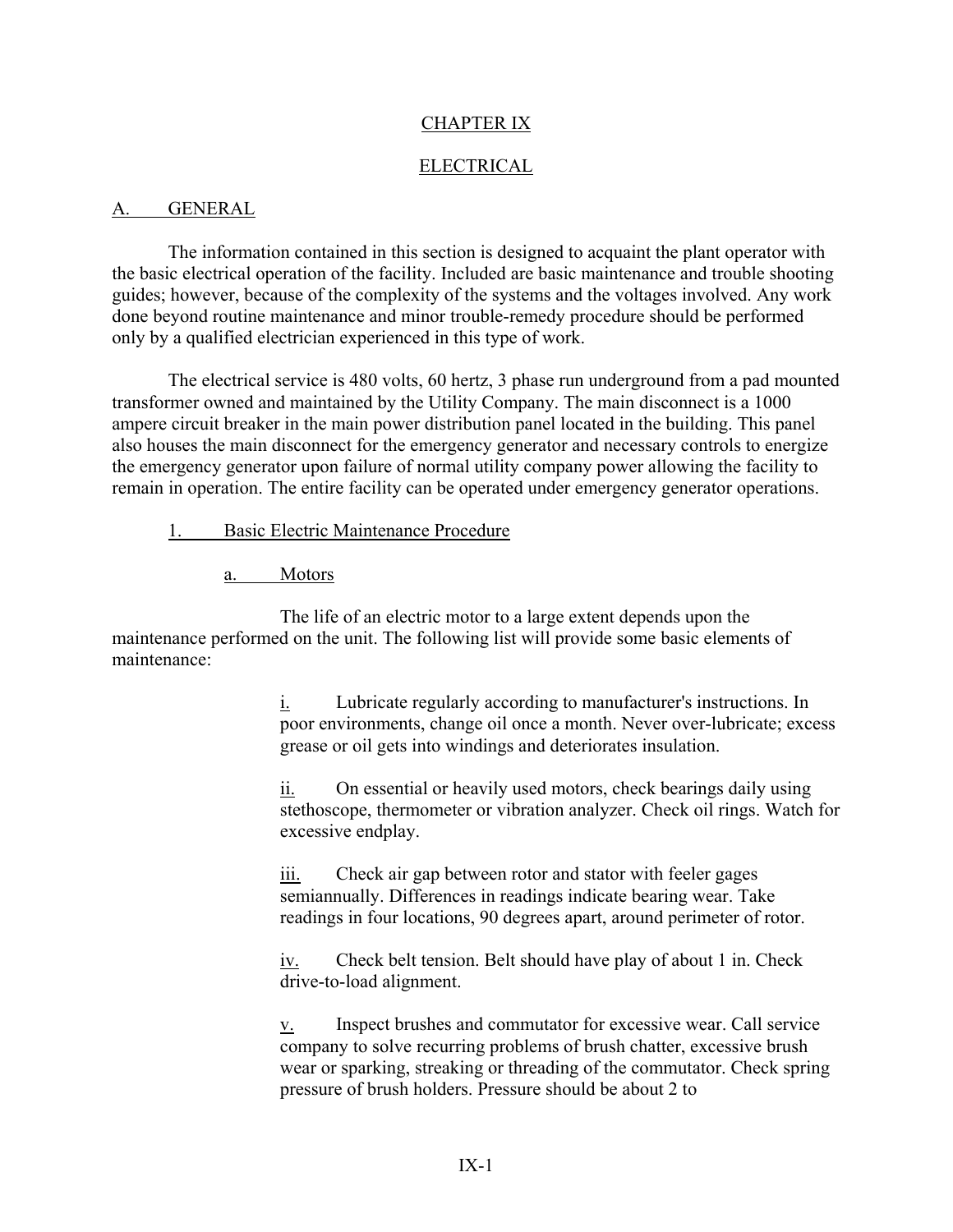2-1/2 lbs. per sq. in. of brush cross-section area. Be sure brush shunts are in good condition and that brushes are seated properly. All single phase motors have brushes.

vi. Keep the motor clean. In poor environments, blow out dirt frequently with dry compressed air (not more than 50 lbs. pressure). Pull important motors during shutdowns or during other down periods for thorough cleaning or reconditioning.

vii. Perform insulation resistance tests annually. Correlate with humidity and temperature readings to obtain indication of insulation condition. Check that equipment ground connections are tight.

## b. Control Equipment

The control equipment referred to herein is further defined as motor controllers, magnetic contactors, relays, switches, circuit breakers, etc. Proper maintenance procedures include:

> i. Keep control equipment clean. In poor environments, blow out dirt weekly, otherwise clean out quarterly or semiannually in accordance with degree of contamination.

ii. Check for excessive temperatures, rust and corrosion, mechanical damage and worn gaskets, if any exist.

iii. Keep contacts smooth. Never lubricate contact surfaces. (This causes dirt or other comtamination to collect on contacts resulting in poor contact and undesirable burning.) Do not file silver contacts. Check coil and arc chutes for signs of burning or overheating.

iv. Check for freedom of movement of mechanical parts. Watch for frayed flexible leads. Do not oil contactor or relay bearings.

v. Check contact pressure with spring scale. Pressure should be the same on all contacts. If variation in pressure is found, replace springs. On important controls, contactors and circuit breakers, check contact resistance with low-resistance tester.

vi. Make sure that all electrical connections are tight, especially on equipment subject to vibration.

c. Circuit Conductors

Maintenance items to be conducted on circuit conductors are listed here to assist in getting maximum performance out of the systems.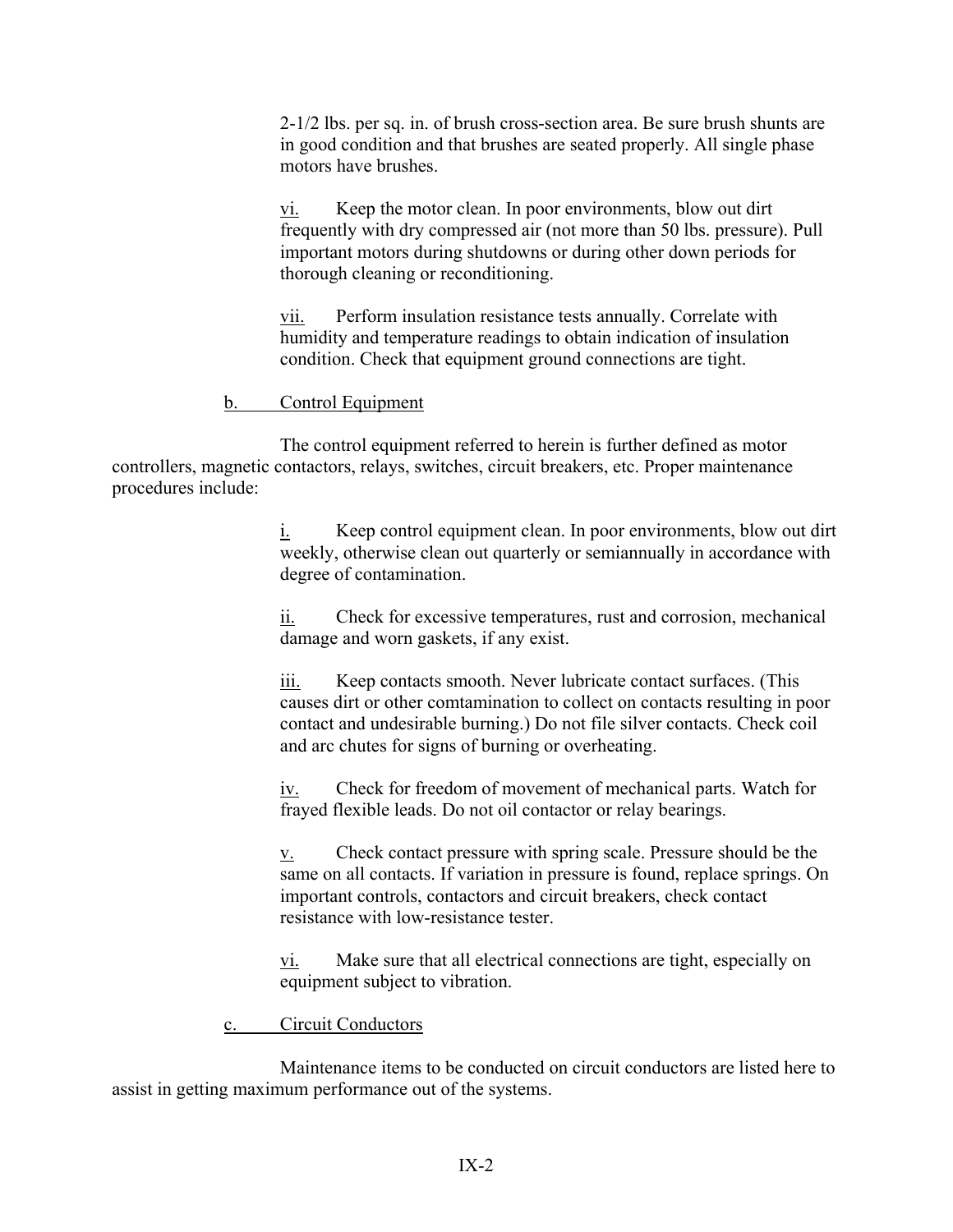i. Perform insulation resistance tests annually; on important circuits perform tests semiannually. Be sure to record humidity and ambient temperature readings for meaningful test readings.

ii. Keep conductors free of dirt, oil and other contamination, particularly at terminals. Provide good mechanical protection. Check tightness of connections particularly on equipment subject to vibration. Consider high-voltage tests on top-priority circuits.

d. Fuses (On equipment & at disconnects)

Normally checking fuses is done only when trouble develops in the operation of electrical equipment. It is recommended that the following maintenance be performed:

> $i$ . Check for proper fuse ratings. Assure that replacement fuses are rated properly.

ii. Keep fuse clips clean and tight to prevent overheating and needless blown fuses.

iii. Be sure renewable fuse links are of proper size. Make sure renewable fuses are assembled properly.

iv. Keep fuse enclosures tightly closed and secured to prevent possible sparks from escaping when fuses blow.

 $\underline{v}$ . Keep three spare fuses of each size installed so that equipment won't be out of service due to lack of replacement fuses.

## 2. Preventive Maintenance

Preventive maintenance is essential to trouble-free plant operation. The following table is intended only as a guide; the successful Plant Operator will wish to elaborate on it, and possibly, set up a Preventive Maintenance Schedule tailored to his knowledge, ability, and available time.

#### MOTOR-CONTROL PREVENTIVE MAINTENANCE GUIDE

| What to inspect                          | What to Inspect for                                                                                                 |
|------------------------------------------|---------------------------------------------------------------------------------------------------------------------|
| <b>Exterior and Surroundings</b>         | Dust, grease, oils; high temperature; rust and corrosion;<br>mechanical damage; condition of gaskets.               |
| Interior of Enclosure, Nuts<br>and Bolts | Same as for No. 1 plus: excess vibration<br>which may have loosened nuts, bolts or other<br>mechanical connections. |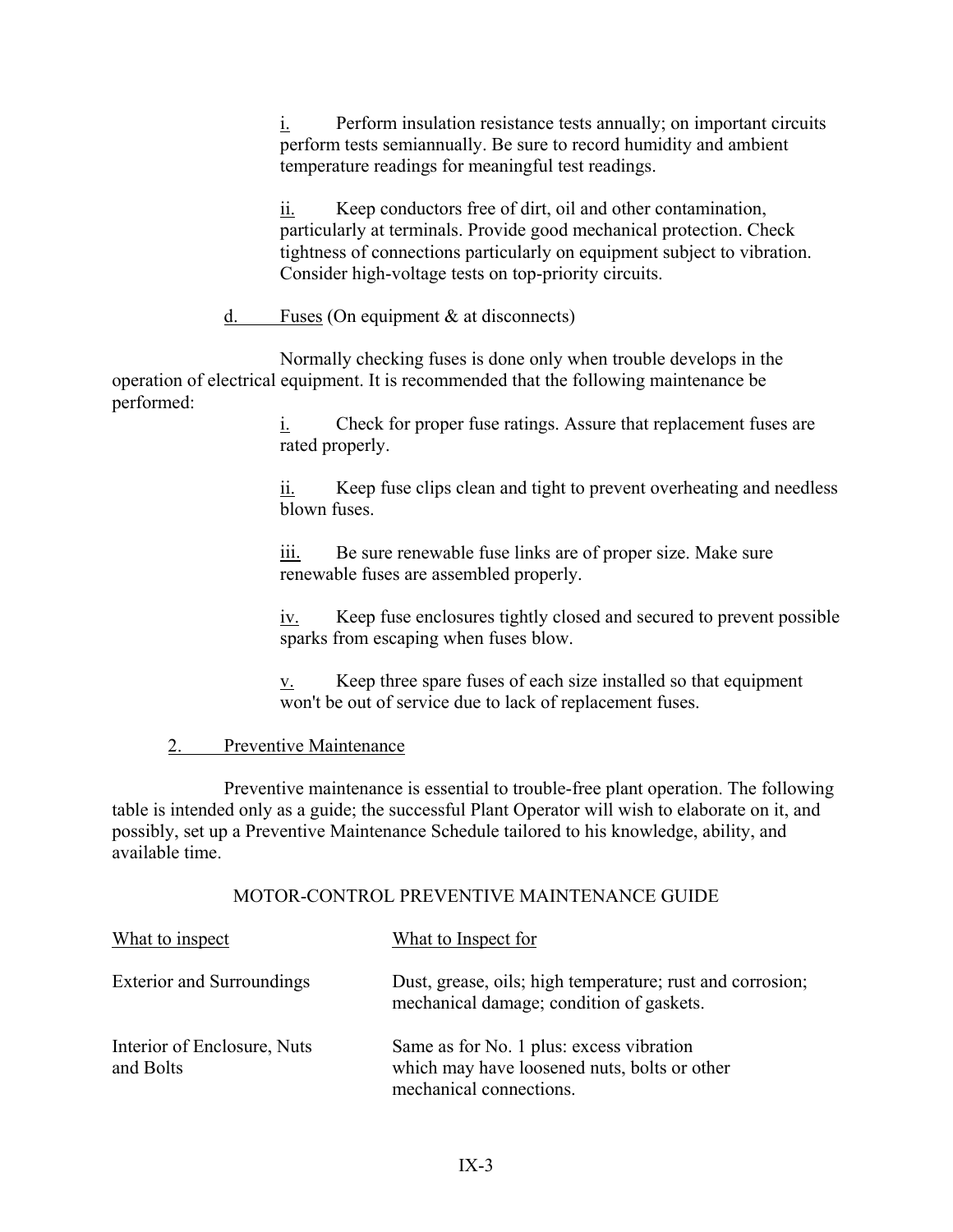| What to Inspect                                 | What to Inspect for<br>Check control circuit voltage; inspect<br>for excess heating of parts evidenced by discoloration of<br>metal, charred insulation or odor; freedom of moving parts<br>dust, grease, and corrosion; loose connections.                        |  |
|-------------------------------------------------|--------------------------------------------------------------------------------------------------------------------------------------------------------------------------------------------------------------------------------------------------------------------|--|
| Contactors, Relays, Solenoids<br>General        |                                                                                                                                                                                                                                                                    |  |
| <b>Contact Tips</b>                             | Check for excessive pitting, roughness, copper oxide; do<br>not file silver contact                                                                                                                                                                                |  |
| Springs                                         | Check contact pressure; is pressure same on all tips.                                                                                                                                                                                                              |  |
| <b>Flexible Leads</b>                           | Look for frayed or broken strands; be sure lead is flexible-<br>not brittle.                                                                                                                                                                                       |  |
| Arc                                             | Check for breaks or burning.                                                                                                                                                                                                                                       |  |
| <b>Bearings</b>                                 | Check for freedom of movement.                                                                                                                                                                                                                                     |  |
| Coils                                           | Look for overheating, charred insulation or mechanical<br>injury.                                                                                                                                                                                                  |  |
| Magnets                                         | Clean faces: check shading coil; inspect for misalignment,<br>bonding.                                                                                                                                                                                             |  |
| Fuses and Fuse Clips                            | Check for proper rating, snug fit; if copper, polish ferrules;<br>check fuse clip pressure.                                                                                                                                                                        |  |
| Overload Relays                                 | Check for proper heater size; trip by hand; check heater coil<br>and connection; inspect for dirt, corrosion.                                                                                                                                                      |  |
| Pushbutton Stations and<br><b>Pilot Devices</b> | Check contacts, inspect for dirt,<br>grease and corrosion.                                                                                                                                                                                                         |  |
| Dashpot-Type Timers and<br>Overload Relays      | Check for freedom of movement, check<br>oil level.                                                                                                                                                                                                                 |  |
| Resistors                                       | Check for signs of overheating; loose connections; tighten<br>sliders.                                                                                                                                                                                             |  |
| Connections                                     | Tighten main line and control conductor connections; look<br>for discoloration of current-carrying parts.                                                                                                                                                          |  |
| <b>Control Operation</b>                        | Check sequence of operation of control relays, check relay<br>contacts for sparking on operation; check contactors for<br>flash when closing; if so, adjust to eliminate contact<br>bounce; check limit switches, pressure switches,<br>temperature switches, etc. |  |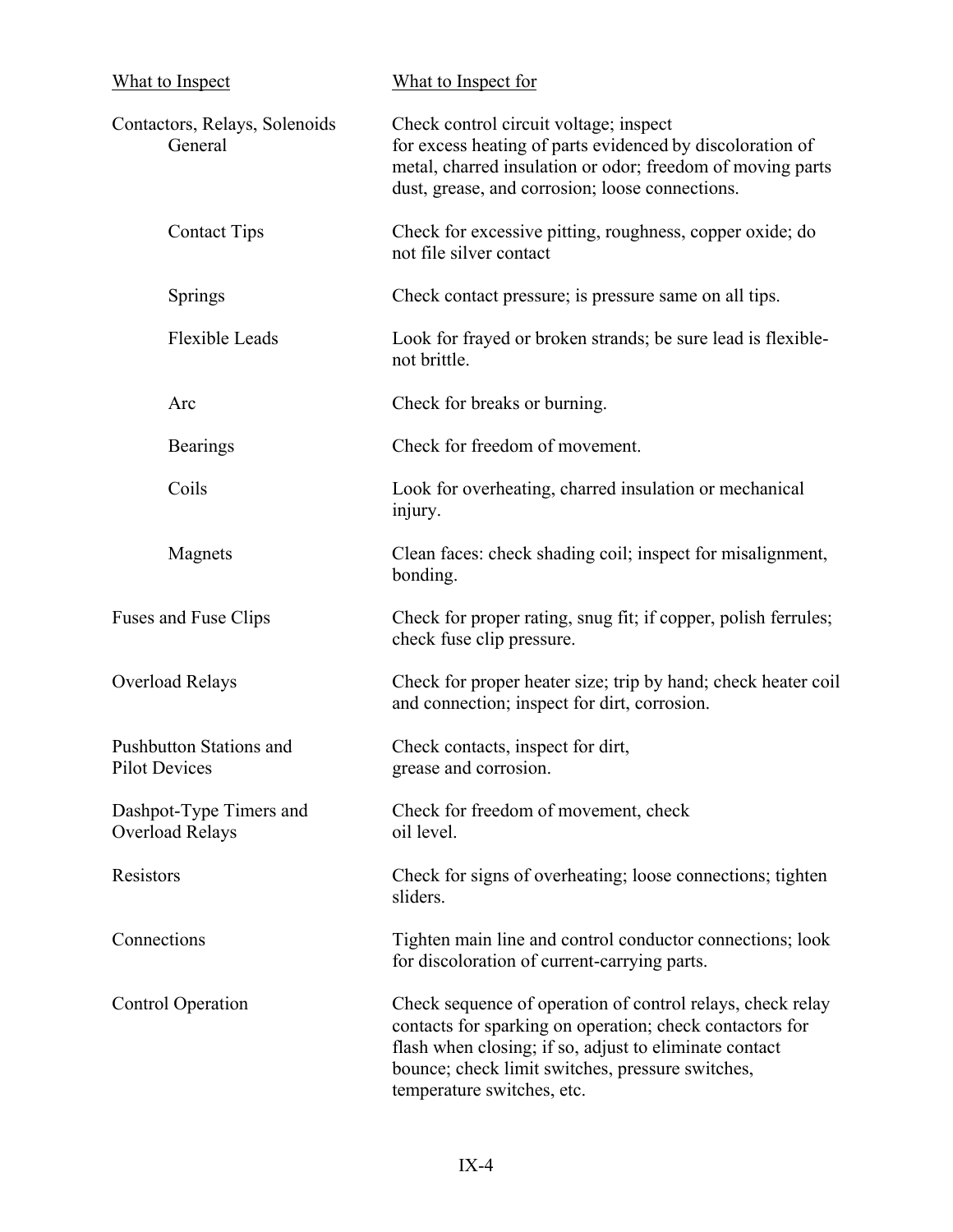## 3. Troubleshooting

The extent to which a Plant Operator is able to carry out trouble shooting and repair of the equipment in his care is dependent on those skills he brings to the job and those he acquires on the job.

The following table is intended only as a guide; many books and periodicals are available to expand on the information contained here.

Electricity can kill: It is essential that any electrical work done by the Operator be within his knowledge. If there is ever any question in his mind, the Operator shall seek out the services of a qualified, licensed electrician equipped with the knowledge, tools, and equipment to safely diagnose and correct any problems in the electrical system.

| trouble                                                | Possible Cause                                         | Remedy                                                                                              |  |  |
|--------------------------------------------------------|--------------------------------------------------------|-----------------------------------------------------------------------------------------------------|--|--|
|                                                        |                                                        |                                                                                                     |  |  |
| <b>CONTACTS</b>                                        | 1. Broken pole shader.                                 | 1. Replace                                                                                          |  |  |
| <b>Contact Chatter</b>                                 | 2. Poor contact in control                             | 2. Improve contact or use hold                                                                      |  |  |
|                                                        | circuit.                                               | circuit interlock (3-wire control).                                                                 |  |  |
|                                                        | 3. Low voltage                                         | 3. Correct voltage condition. Check<br>momentary voltage dip during<br>starting.                    |  |  |
|                                                        |                                                        |                                                                                                     |  |  |
| Welding or                                             | 1. Abnormal inrush of                                  | 1. Use larger contactor or                                                                          |  |  |
| Freezing                                               | current.                                               | check for grounds, shorts or                                                                        |  |  |
|                                                        |                                                        | excessive motor load current.                                                                       |  |  |
|                                                        | 2. Rapid jogging.                                      | 2. Install larger device rated for                                                                  |  |  |
|                                                        |                                                        | jogging service or caution operator.                                                                |  |  |
|                                                        | 3. Insufficient tip                                    | 3. Replace contact springs;                                                                         |  |  |
|                                                        | pressure.                                              | check contact carrier for damage.                                                                   |  |  |
|                                                        | 4. Low voltage preventing 4. Correct voltage condition |                                                                                                     |  |  |
|                                                        | magnet from sealing.                                   | Check momentary voltage dip during                                                                  |  |  |
|                                                        |                                                        | starting.                                                                                           |  |  |
|                                                        |                                                        | 5. Foreign matter prevent-5. Clean contacts with approv-                                            |  |  |
|                                                        | ing contacts from                                      | ed solvent.                                                                                         |  |  |
|                                                        | closing.                                               |                                                                                                     |  |  |
|                                                        | 6. Short circuit.                                      | 6. Remove short fault and check to                                                                  |  |  |
|                                                        |                                                        | be sure fuse or breaker size is                                                                     |  |  |
|                                                        |                                                        | correct.                                                                                            |  |  |
| <b>Short Contact Life</b><br>or Overheating of<br>Tips | 1. Filing or dressing.                                 | 1. Do not file silver-faced con-<br>tacts. Rough spots or dis<br>coloration will not harm contacts. |  |  |
|                                                        |                                                        |                                                                                                     |  |  |

# MOTOR-CONTROL TROUBLESHOOTING GUIDE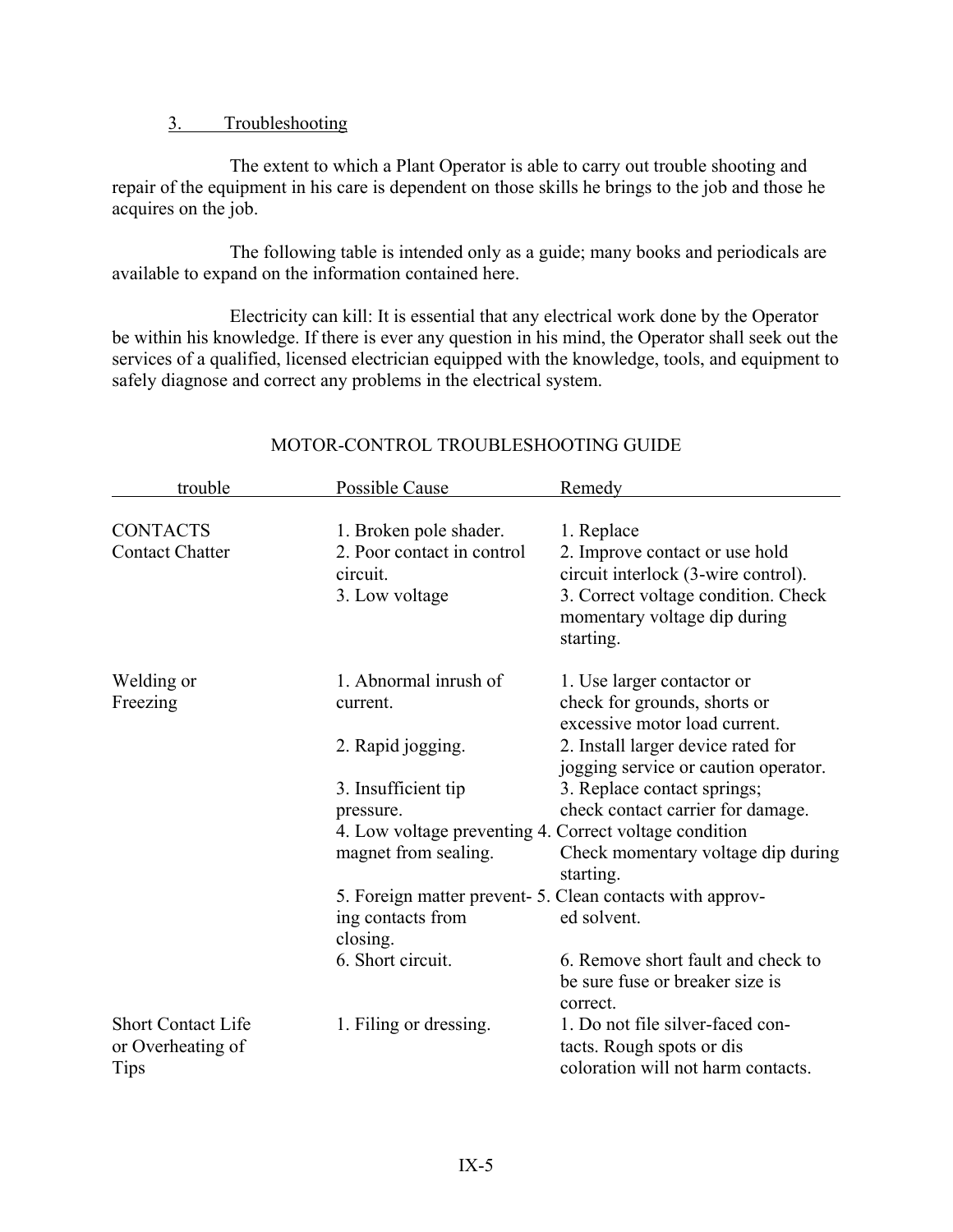| Trouble                                        | Possible Cause                                                                                            | Remedy                                                                                                                                                        |
|------------------------------------------------|-----------------------------------------------------------------------------------------------------------|---------------------------------------------------------------------------------------------------------------------------------------------------------------|
| <b>Short Contact Life</b><br>or Overheating of | 2. Interrupting exces-<br>sively high currents.                                                           | 2. Install larger device or<br>check for grounds, shorts or<br>excessive motor currents. Use<br>silverfaced contacts.                                         |
|                                                | 3. Excessive jogging                                                                                      | 3. Install larger device rated for                                                                                                                            |
|                                                | 4. Weak contact pressure<br>5. Dirt or foreign matter<br>on contact surface<br>6. Short circuits.         | jogging or caution operator.<br>4. Adjust or replace contact springs.<br>5. Clean contacts with approv-<br>ed solvent.<br>6. Remove short fault and check for |
|                                                | 7. Loose connection<br>8. Sustained Overload                                                              | proper fuse or breaker size.<br>7. Clean and tighten.<br>8. Install larger device or check for<br>excessive load current.                                     |
| COIL, OVERHEATED                               | 1. Overvoltage or high<br>ambient temperature.<br>2. Incorrect coil                                       | 1. Check application and<br>circuit.<br>2. Check rating and if incorrect,<br>replace with proper coil.                                                        |
|                                                | 3. Shorted turns caused by<br>mechanical damage or<br>corrosion.                                          | 3. Replace coil.                                                                                                                                              |
|                                                | 4. Undervoltage, failure of<br>magnet to seal in.<br>5. Dirt or rust on pole<br>faces increasing air gap. | 4. Correct system voltage.<br>5. Clean pole faces.                                                                                                            |
| <b>OVERLOAD RELAYS</b><br>Tripping             | 1. Sustained overload                                                                                     | 1. Check for grounds, shorts<br>or excessive motor currents.                                                                                                  |
|                                                | 2. Loose connection on<br>load wires.                                                                     | 2. Clean and tighten.                                                                                                                                         |
|                                                | 3. Incorrect heater.                                                                                      | 3. Relay should be replaced<br>with correct size heater unit.                                                                                                 |
| Failure to Trip<br>(Causing Motor)             | 1. Mechanical binding, dirt<br>corrosion, etc.                                                            | 1. Clean or replace.                                                                                                                                          |
| Burn-Out)                                      | 2. Wrong heater, or heaters<br>omitted and jumper wires<br>used.                                          | 2. Check ratings. Apply pro-<br>per heater.                                                                                                                   |
|                                                | 3. Motor and relay in dif-<br>ferent temperatures.                                                        | 3. Adjust relay rating accordingly,<br>or make temperature same for both.                                                                                     |

# MOTOR-CONTROL TROUBLESHOOTING GUIDE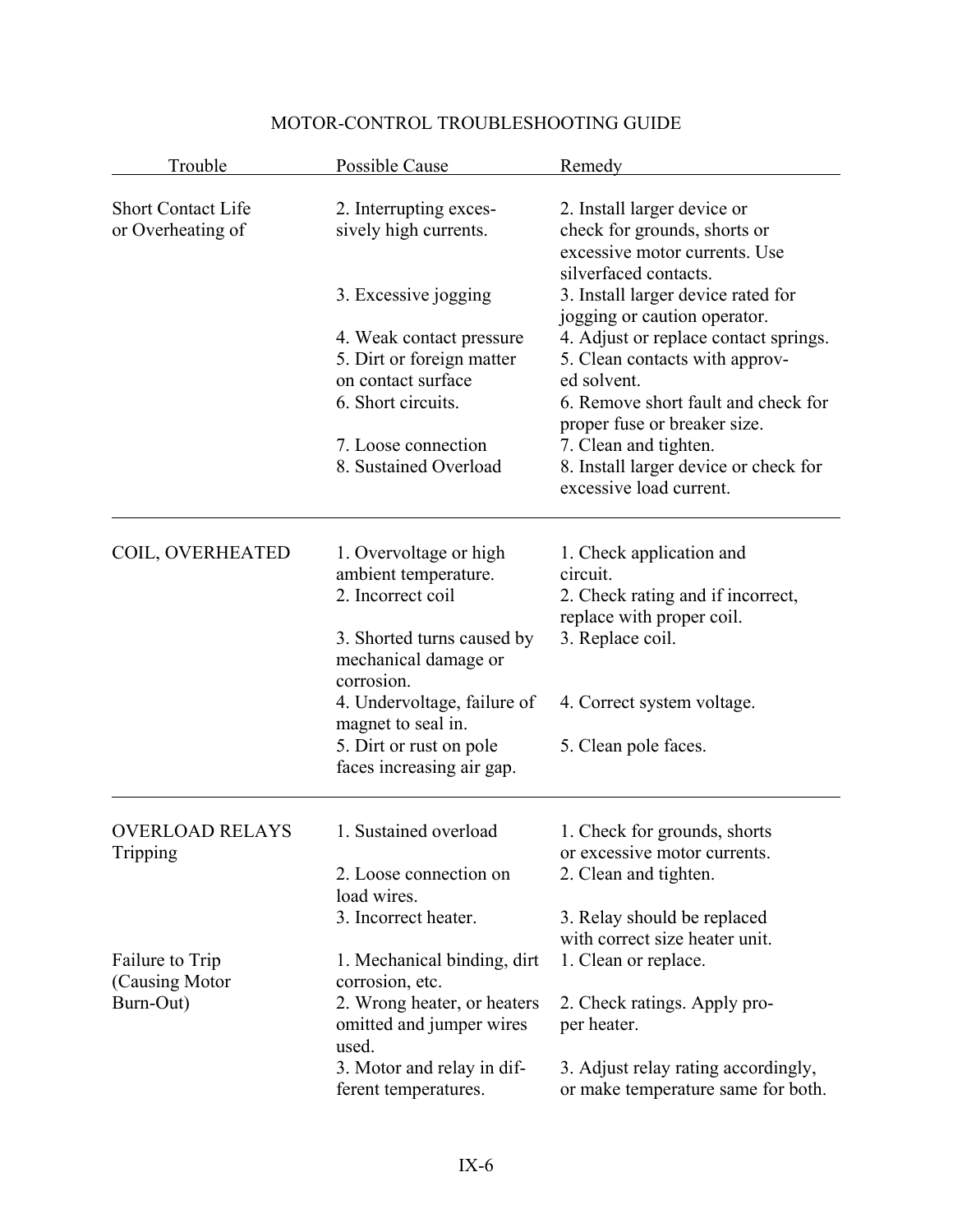| Trouble                                         | Possible Cause                                                  | Remedy                                                                             |
|-------------------------------------------------|-----------------------------------------------------------------|------------------------------------------------------------------------------------|
| Failure to Trip<br>(Causing Motor)<br>Burn-Out) | 4. Wrong calibration or<br>improper calibration<br>adjustment.  | 4. Consult factory.                                                                |
| MAGNETIC & MECHANICAL PARTS                     |                                                                 |                                                                                    |
| Noisy Magnet                                    | 1. Broken shading coil.                                         | 1. Replace shading coil.                                                           |
| (humming)                                       | 2. Magnet faces not mating.                                     | 2. Replace magnet assembly<br>or realign.                                          |
|                                                 | 3. Dirt or rust on magnet<br>faces.                             | 3. Clean and realign.                                                              |
|                                                 | 4. Low voltage.                                                 | 4. Check system voltage and voltage<br>dips during starting                        |
| <b>Failure to Pick-</b><br>up and Seal          | 1. Low Voltage.                                                 | 1. Check system voltage and<br>voltage dips during starting                        |
|                                                 | 2. Coil open or shorted.                                        | 2. Replace.                                                                        |
|                                                 | 3. Wrong coil.                                                  | 3. Check coil number.                                                              |
|                                                 | 4. Mechanical obstruction                                       | 4. With power off, check for free<br>movement of contact and armature<br>assembly. |
| Failure to                                      | 1. Gummy substance on pole 1. Clean with solvent.               |                                                                                    |
| Drop-Out                                        | faces.                                                          |                                                                                    |
|                                                 | 2. Voltage not removed.                                         | 2. Check coil circuit.                                                             |
|                                                 | 3. Worn or rusted parts                                         | 3. Replace parts. causing binding.                                                 |
|                                                 | 4. Residual magnetism due<br>to lack of air gap in magnet path. | 4. Replace worn magnet parts.                                                      |

## MOTOR-CONTROL TROUBLESHOOTING GUIDE

#### B. POWER SOURCE

1. Electric Utility Company

The utility company is the Southwest Central Rural Electric Cooperative Corporation R.D. #4 Airport Road, Indiana, Pennsylvania 15701. Telephone 412-349-4800.

2. Main Transformer

The main transformer is a 300KVA pad mounted type and is owned and maintained by the Utility Company. The owners responsibility begins with the underground service to the building .

3. Maximum Short Circuit Current

The available interrupting short circuit current at the utility company's transformer secondary is 12,900 amperes.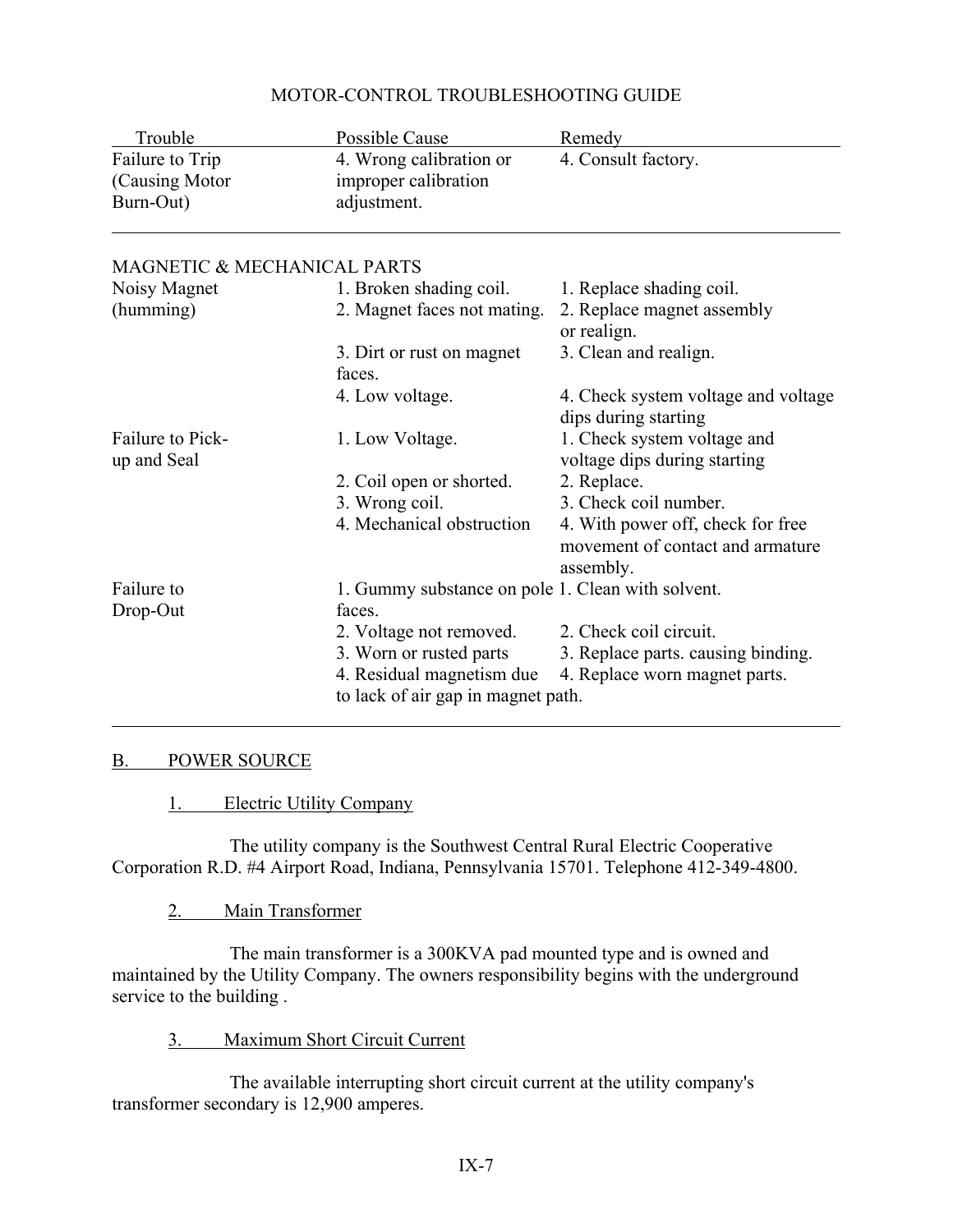### 4. Protective Devices

The bus in the main distribution panel is rated at 50,000 amperes symetrical short circuit current. The main breaker is rated at 65,000 amperes symetrical short circuit current.

## C. POWER DISTRIBUTION

## 1. Main Distribution Panel

The main distribution panel is a 1000 ampere 480 volt, 3 phase 60 hertz dead front, free standing switchboard. It contains a 1000 ampere main breaker and a 800 ampere standby breaker which are automatically interlocked to transfer from the main breaker to the standby breaker (fed from the emergency generator) upon a loss of normal power. Both breakers are ITE Imperial Corporation "ACCUTRIP" solid state breakers containing adjustable current and time delay solid state characteristics for overcurrent, short circuit, and ground fault protection. The main and standby breakers are drawout mounted and contain motor operators. The main distribution panel also contains several circuit breakers used to feed the power panels, heating panels and motor control centers located in the building.

## 2. Distribution Panels

The major electrical distribution panels are designated as follows:

- $i.$  Motor Control Center #1
- ii. Motor Control Center #2
- iii. Motor Control Center #3
- iv. Panel "A"
- $\underline{v}$ . Panel HP-1
- vi. Panel HP-2

# 3. Motor Control Center #1

Motor Control Center #1 is a 600 ampere, 480 volt, 3 phase, 60 hertz, NEMA 1 circuit breaker type motor control center with motor starters and individual control transformers. This motor control center contains combination starters for the following motors: Flash Mixers #1 and #2, cable hoist; Aerator #1 and #2; Lime slakers #1, #2 and #3; settling tanks #1, #2, #3, and #4, utility water pumps #1 and #2; air compressor; sludge recirculation pumps #1, #2, #3 and #4. It also contains the disconnect for the site lights.

## 4. Motor Control Center #2

Motor Control Center #2 is a 600 ampere, 480 volt, 3 phase 60 hertz NEMA 1 circuit breaker type motor control center with motor starters, individual control transformer, and variable frequency control modules. This motor control center contains combination starters